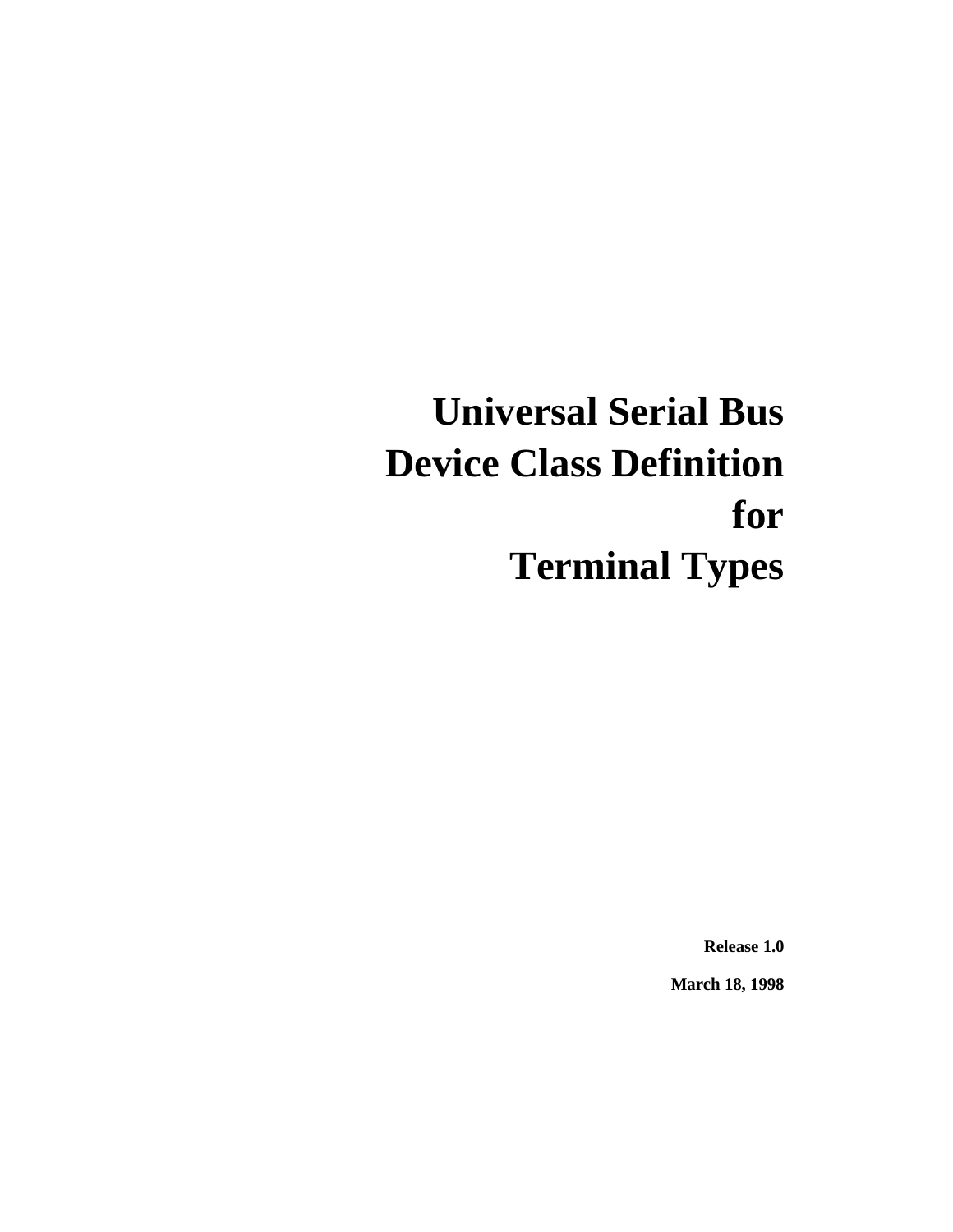# **Scope of This Release**

This document is the 1.0 release of this device class definition.

## **Contributors**

| <b>Gal Ashour</b>         | <b>IBM</b> Corporation                                                                                                                       |
|---------------------------|----------------------------------------------------------------------------------------------------------------------------------------------|
| <b>Billy Brackenridge</b> | <b>Microsoft Corporation</b>                                                                                                                 |
| Oren Tirosh               | Altec Lansing                                                                                                                                |
| Craig Todd                | Dolby Laboratories                                                                                                                           |
| Remy Zimmermann           | Logitech                                                                                                                                     |
| Geert Knapen              | Philips ITCL                                                                                                                                 |
|                           | Interleuvenlaan 74-76<br>B-3001 Leuven-Heverlee BELGIUM<br>Phone: $+32$ 16 390 734<br>Fax: $+32$ 16 390 600<br>E-mail: Geert.Knapen@innet.be |

## **Revision History**

| <b>Revision</b>   | Date       | <b>Filename</b> | <b>Author</b> | <b>Description</b>                                                 |
|-------------------|------------|-----------------|---------------|--------------------------------------------------------------------|
| 0.1               | Dec. 1, 96 | Termt01.doc     | Oren Tirosh   | Initial version                                                    |
| 0.2               | Jan. 1, 97 | Termt02.doc     | Geert Knapen  | Corrected typos.<br>Restructured the divisions.                    |
| 0.3               | Mar. 1, 97 | Termt03.doc     | Geert Knapen  | Adapted template and contents to<br>correspond with core document. |
| 0.9 <sub>rc</sub> | Apr. 1, 97 | Termt09rc.doc   | Geert Knapen  | Minor style adjustments. Added<br>Synthesizer Terminal type.       |
| 0.9               | May 1, 97  | Termt09.doc     | Geert Knapen  | No changes.                                                        |
| 0.9CE             | Sep 1, 97  | Termt09CE.doc   | Geert Knapen  | Copy-edited for publication on the web.                            |
| 1.0 <sub>RC</sub> | Mar 1, 98  | Termt10RC.doc   | Geert Knapen  | Cleaned up the formatting.                                         |
| 1.0               | Mar 18, 98 | Termt10.doc     | Geert Knapen  | Changed all references to 1.0                                      |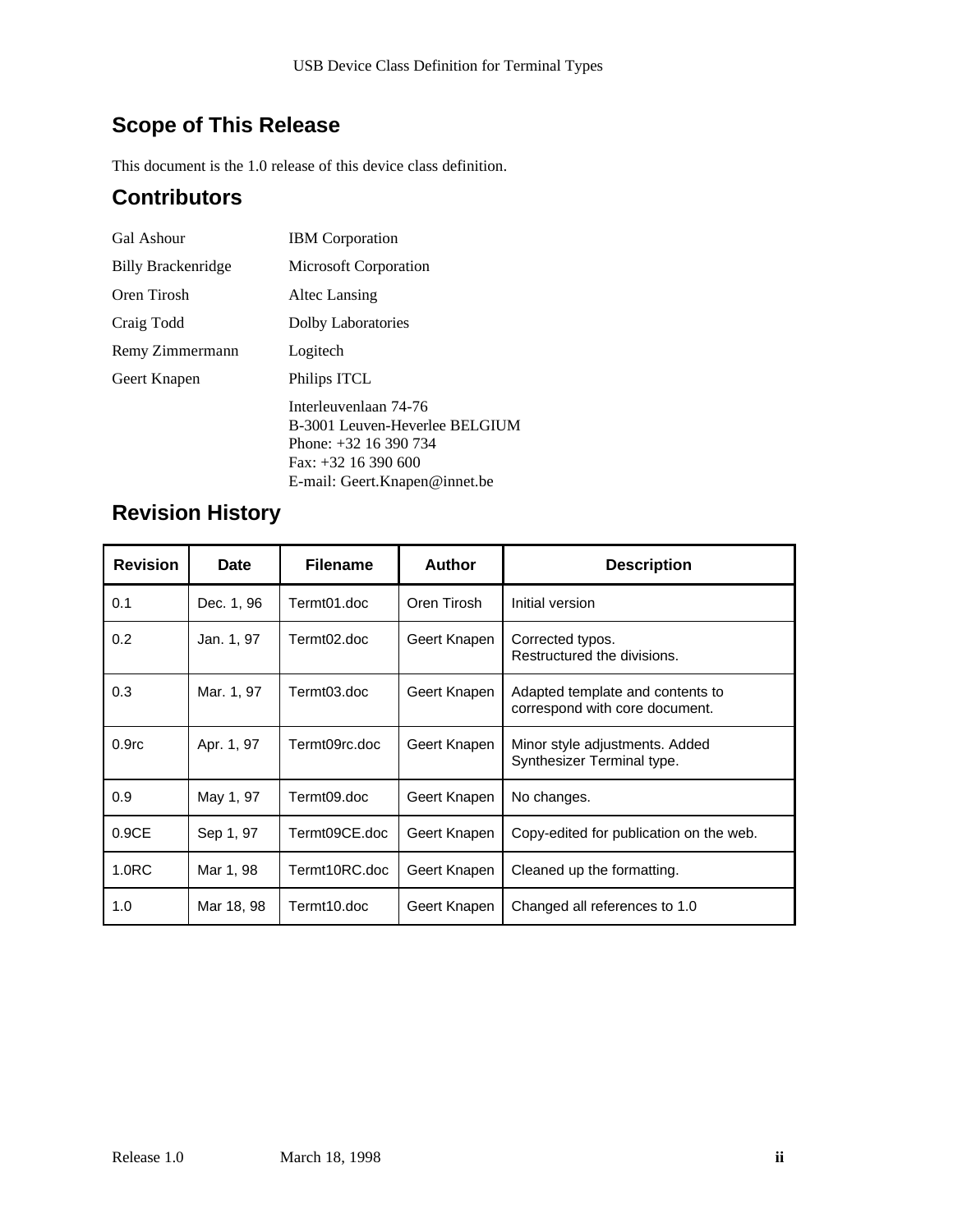#### **Copyright © 1997, USB Implementers Forum All rights reserved.**

#### **INTELLECTUAL PROPERTY DISCLAIMER**

#### **THIS SPECIFICATION IS PROVIDED "AS IS" WITH NO WARRANTIES WHATSOEVER INCLUDING ANY WARRANTY OF MERCHANTABILITY, FITNESS FOR ANY PARTICULAR PURPOSE, OR ANY WARRANTY OTHERWISE ARISING OUT OF ANY PROPOSAL, SPECIFICATION, OR SAMPLE.**

**A LICENSE IS HEREBY GRANTED TO REPRODUCE AND DISTRIBUTE THIS SPECIFICATION FOR INTERNAL USE ONLY. NO OTHER LICENSE, EXPRESS OR IMPLIED, BY ESTOPPEL OR OTHERWISE, TO ANY OTHER INTELLECTUAL PROPERTY RIGHTS IS GRANTED OR INTENDED HEREBY.**

**AUTHORS OF THIS SPECIFICATION DISCLAIM ALL LIABILITY, INCLUDING LIABILITY FOR INFRINGEMENT OF PROPRIETARY RIGHTS, RELATING TO IMPLEMENTATION OF INFORMATION IN THIS SPECIFICATION. AUTHORS OF THIS SPECIFICATION ALSO DO NOT WARRANT OR REPRESENT THAT SUCH IMPLEMENTATION(S) WILL NOT INFRINGE SUCH RIGHTS.**

Dolby™, AC-3™, Pro Logic™ and Dolby Surround™ are trademarks of Dolby Laboratories, Inc. All other product names are trademarks, registered trademarks, or service marks of their respective owners.

*Please send comments via electronic mail to techsup@usb.org*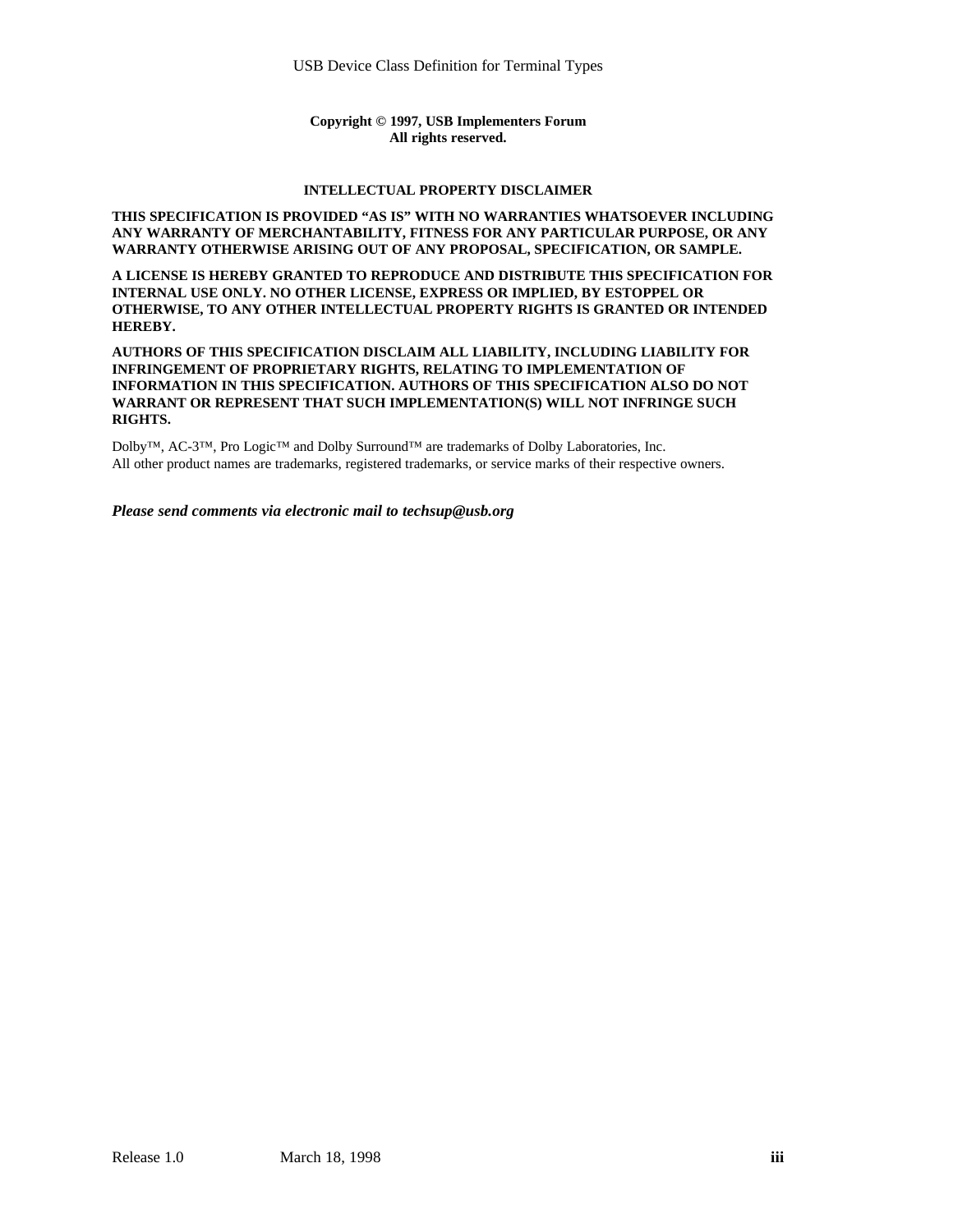# **Table of Contents**

| 1            |  |
|--------------|--|
| 11           |  |
| 1.2          |  |
| 1.3          |  |
| $\mathbf{2}$ |  |
| 2.1          |  |
| 2.2          |  |
| 2.3          |  |
| 2.4          |  |
| 2.5          |  |
| 2.6          |  |
| 2.7          |  |
| 3            |  |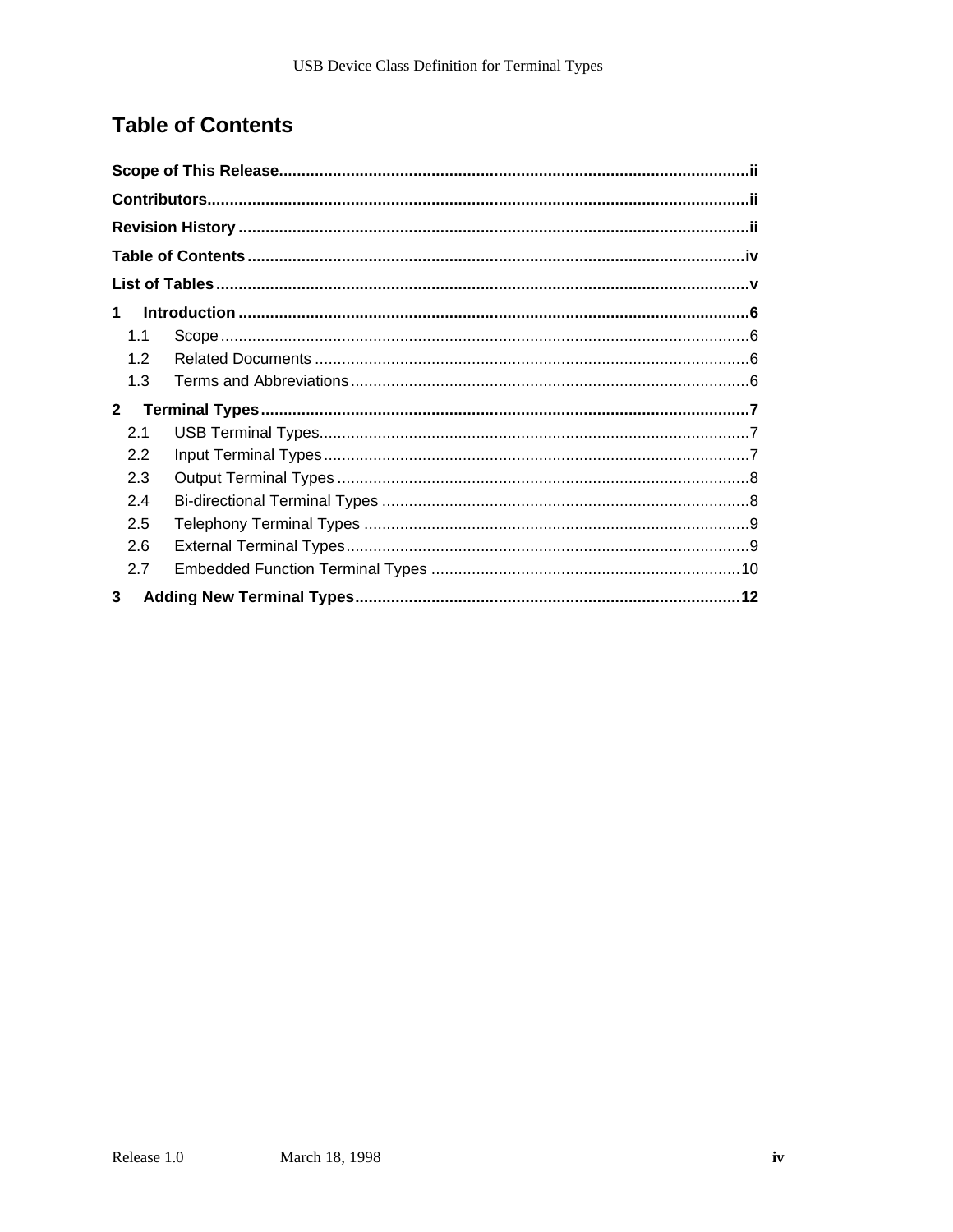## **List of Tables**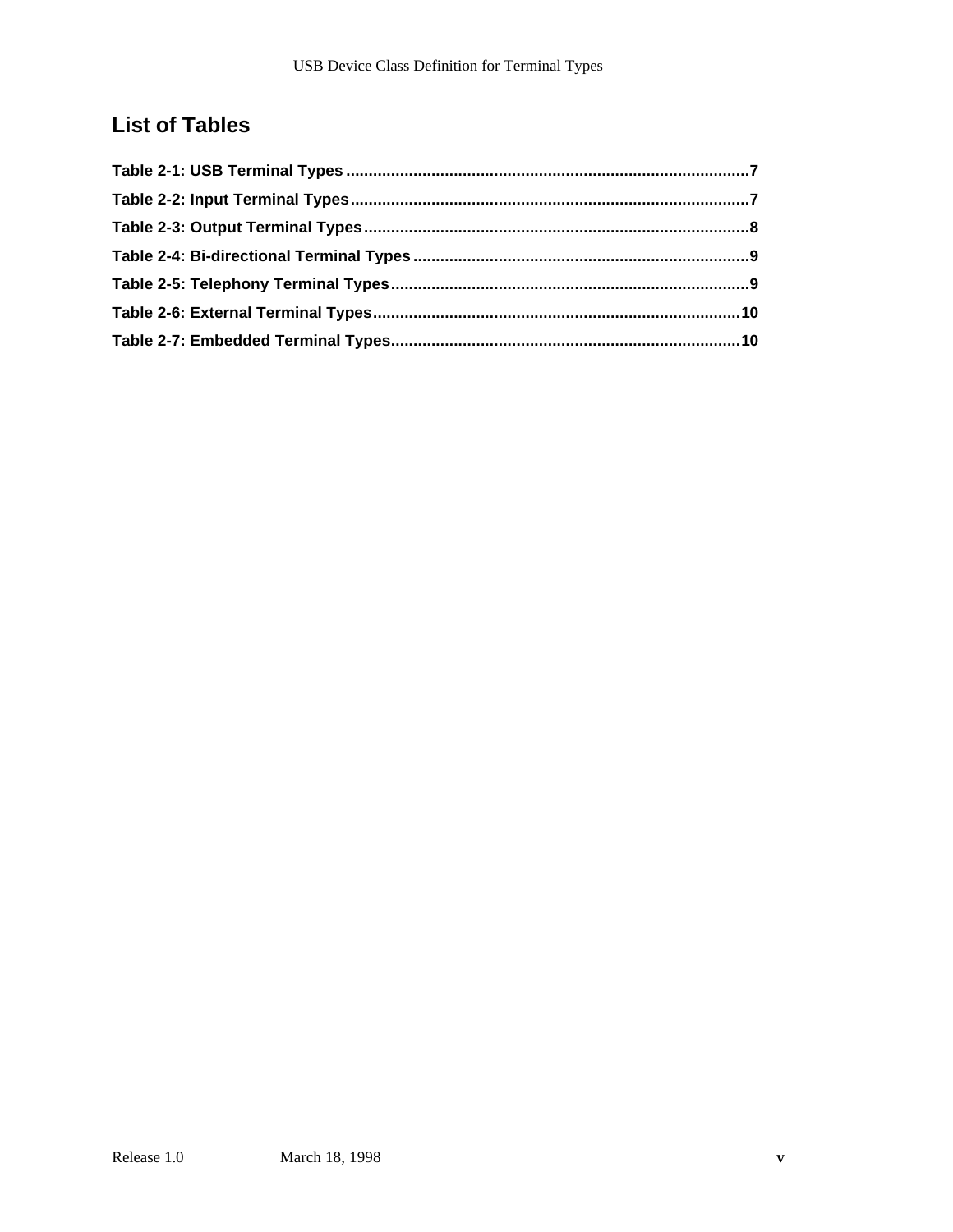## **1 Introduction**

The intention of this document is to describe in detail all the Terminal Types that are supported by the Audio Device Class. This document is considered an integral part of *the Audio Device Class Specification*, although subsequent revisions of this document are independent of the revision evolution of the main *Audio Device Class Specification*. This is to easily accommodate the addition of new Terminal Types without impeding the core *Audio Device Class Specification*.

#### **1.1 Scope**

The Audio Device Class Definition applies to all devices or functions embedded in composite devices. All audio signals inside an audio function start at an Input Terminal, pass through some Units, and leave the function through an Output Terminal. Units can manipulate the signal in various ways. Terminals represent the connections of the function to the outside world.

As part of the Terminal descriptor, the **wTerminalType** field specifies the vendor's suggested use of the Terminal. For example, a pair of speakers is a more suitable target for music output than a telephone line. This feature allows a vendor to ensure that applications use the device in a consistent and meaningful way.

#### **1.2 Related Documents**

- *Universal Serial Bus Specification*, 1.0 final draft revision (also referred to as the *USB Specification*). In particular, see Chapter 9, "USB Device Framework".
- *Universal Serial Bus Device Class Definition for Audio Data Formats* (referred to in this document as *USB Audio Data Formats*).
- *Universal Serial Bus Device Class Definition for Terminal Types* (referred to in this document as *USB Audio Terminal Types*).
- ANSI S1.11-1986 standard.
- MPEG-1 standard ISO/IEC 111172-3 1993.
- MPEG-2 standard ISO/IEC 13818-3 Feb. 20, 1997.
- Digital Audio Compression Standard (AC-3), ATSC A/52 Dec. 20, 1995. (available from http://www.atsc.org)
- ANSI/IEEE-754 floating-point standard.
- ISO/IEC 958 International Standard: *Digital Audio Interface and Annexes.*
- ISO/IEC 1937 standard.
- ITU G.711 standard.

#### **1.3 Terms and Abbreviations**

None.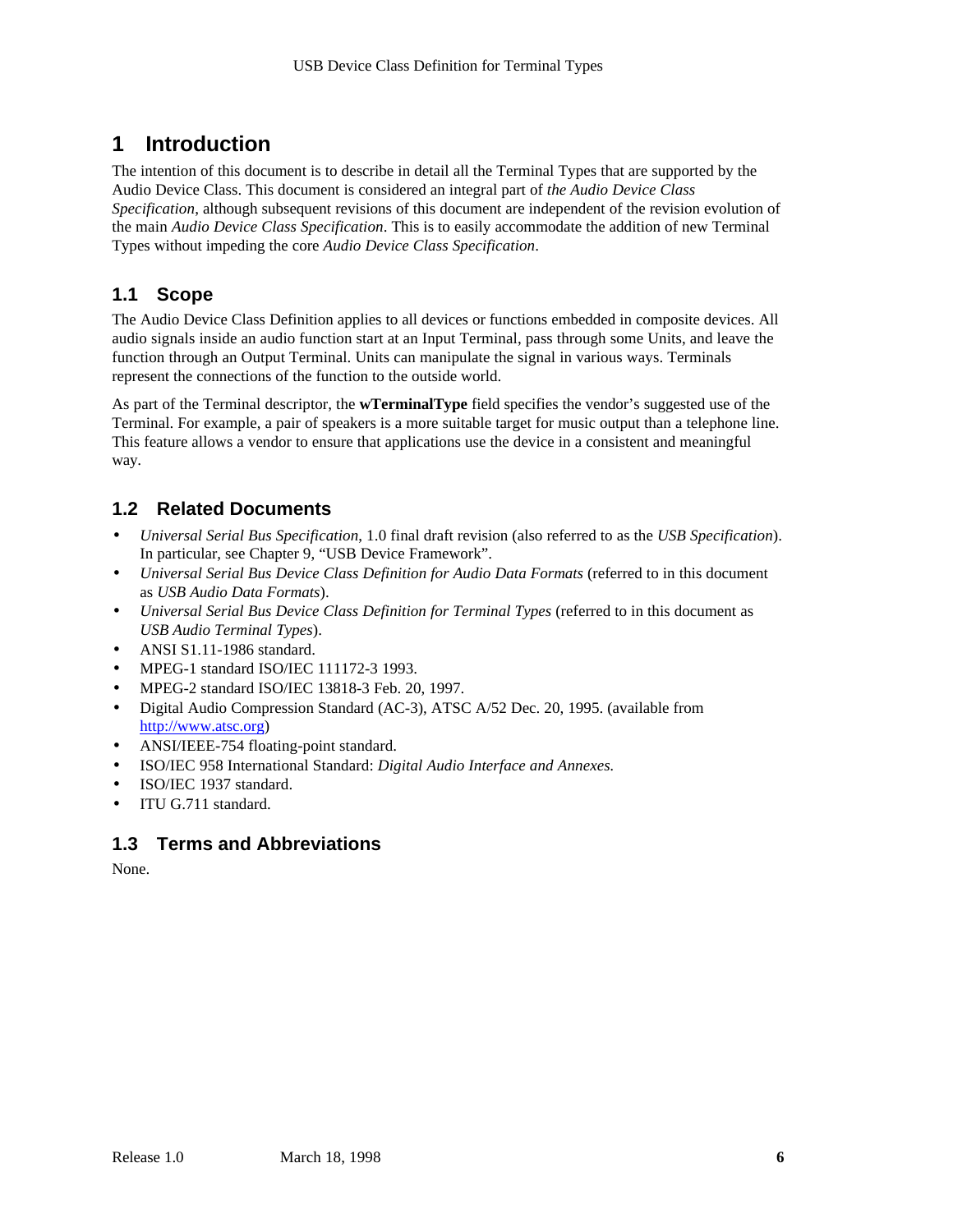## **2 Terminal Types**

The following is a list of possible Terminal Types. This list is non-exhaustive and will only be expanded in the future.

### **2.1 USB Terminal Types**

These Terminal Types describe Terminals that handle signals carried over the USB, usually through isochronous pipes. These Terminal Types are valid for both Input and Output Terminals.

| <b>Terminal Type</b> | Code   | <b>I/O</b> | <b>Description</b>                                                                                                                                                                                               |
|----------------------|--------|------------|------------------------------------------------------------------------------------------------------------------------------------------------------------------------------------------------------------------|
| <b>USB Undefined</b> | 0x0100 | 1/O        | USB Terminal, undefined Type.                                                                                                                                                                                    |
| USB streaming        | 0x0101 | 1/O        | A Terminal dealing with a signal carried<br>over an endpoint in an AudioStreaming<br>interface. The AudioStreaming interface<br>descriptor points to the associated<br>Terminal through the bTerminalLink field. |
| USB vendor specific  | 0x01FF | 1/O        | A Terminal dealing with a signal carried<br>over a vendor-specific interface. The<br>vendor-specific interface descriptor must<br>contain a field that references the<br>Terminal.                               |

**Table 2-1: USB Terminal Types**

#### **2.2 Input Terminal Types**

These Terminal Types describe Terminals that are designed to record sounds. They either are physically part of the audio function or can be assumed to be connected to it in normal operation. These Terminal Types are valid only for Input Terminals

| <b>Terminal Type</b>        | Code   | <b>I/O</b> | <b>Description</b>                                                                                               |
|-----------------------------|--------|------------|------------------------------------------------------------------------------------------------------------------|
| Input Undefined             | 0x0200 |            | Input Terminal, undefined Type.                                                                                  |
| Microphone                  | 0x0201 |            | A generic microphone that does not fit<br>under any of the other classifications.                                |
| Desktop microphone          | 0x0202 |            | A microphone normally placed on the<br>desktop or integrated into the monitor.                                   |
| Personal microphone         | 0x0203 |            | A head-mounted or clip-on microphone.                                                                            |
| Omni-directional microphone | 0x0204 |            | A microphone designed to pick up voice<br>from more than one speaker at relatively<br>long ranges.               |
| Microphone array            | 0x0205 |            | An array of microphones designed for<br>directional processing using host-based<br>signal processing algorithms. |

**Table 2-2: Input Terminal Types**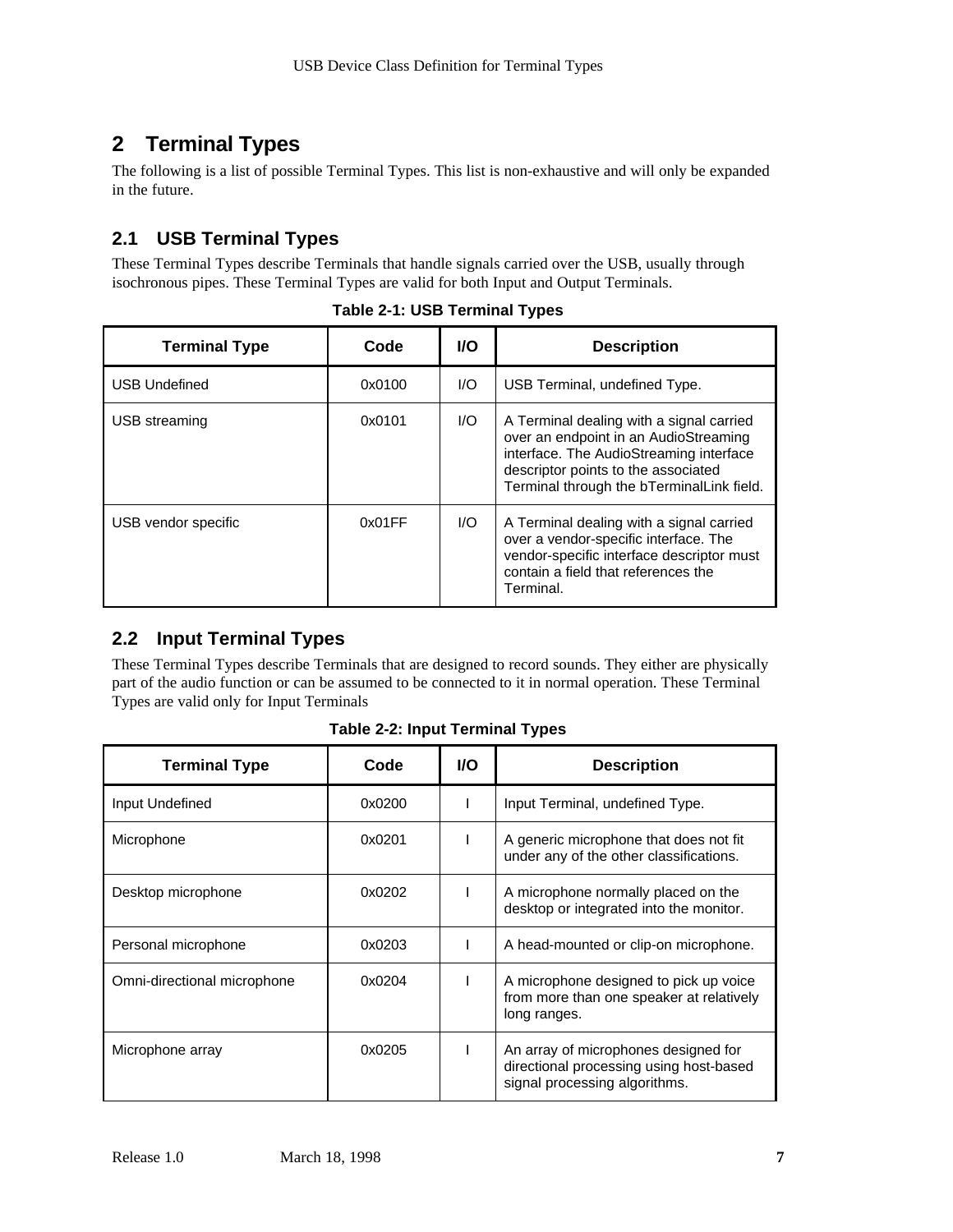| <b>Terminal Type</b>        | Code   | I/O | <b>Description</b>                                            |
|-----------------------------|--------|-----|---------------------------------------------------------------|
| Processing microphone array | 0x0206 |     | An array of microphones with an<br>embedded signal processor. |

#### **2.3 Output Terminal Types**

These Terminal Types describe Terminals that produce audible signals that are intended to be heard by the user of the audio function. They either are physically part of the audio function or can be assumed to be connected to it in normal operation. These Terminal Types are only valid for Output Terminals. The distinction between headphones, desktop speakers, and room speakers may be used by applications to select different 3D signal processing algorithms.

| <b>Terminal Type</b>              | Code   | <b>I/O</b> | <b>Description</b>                                                                                                                                                                               |
|-----------------------------------|--------|------------|--------------------------------------------------------------------------------------------------------------------------------------------------------------------------------------------------|
| <b>Output Undefined</b>           | 0x0300 | $\Omega$   | Output Terminal, undefined Type.                                                                                                                                                                 |
| Speaker                           | 0x0301 | O          | A generic speaker or set of speakers that<br>does not fit under any of the other<br>classifications.                                                                                             |
| Headphones                        | 0x0302 | O          | A head-mounted audio output device.                                                                                                                                                              |
| <b>Head Mounted Display Audio</b> | 0x0303 | O          | The audio part of a VR head mounted<br>display. The Associated Interfaces<br>descriptor can be used to reference the<br>HID interface used to report the position<br>and orientation of the HMD. |
| Desktop speaker                   | 0x0304 | O          | Relatively small speaker or set of<br>speakers normally placed on the desktop<br>or integrated into the monitor. These<br>speakers are close to the user and have<br>limited stereo separation.  |
| Room speaker                      | 0x0305 | O          | Larger speaker or set of speakers that are<br>heard well anywhere in the room.                                                                                                                   |
| Communication speaker             | 0x0306 | $\Omega$   | Speaker or set of speakers designed for<br>voice communication.                                                                                                                                  |
| Low frequency effects speaker     | 0x0307 | $\circ$    | Speaker designed for low frequencies<br>(subwoofer). Not capable of reproducing<br>speech or music.                                                                                              |

## **2.4 Bi-directional Terminal Types**

These Terminal Types describe an Input and an Output Terminal for voice communication that are closely related. They should be used together for bi-directional voice communication. They may be used separately for input only or output only. These types require two Terminal descriptors. Both have the same type. The two Terminals are linked together through the **bAssocTerminal** fields in their respective Terminal descriptors. The Associated Interfaces descriptor can be used to reference a HID interface for conferencing functions.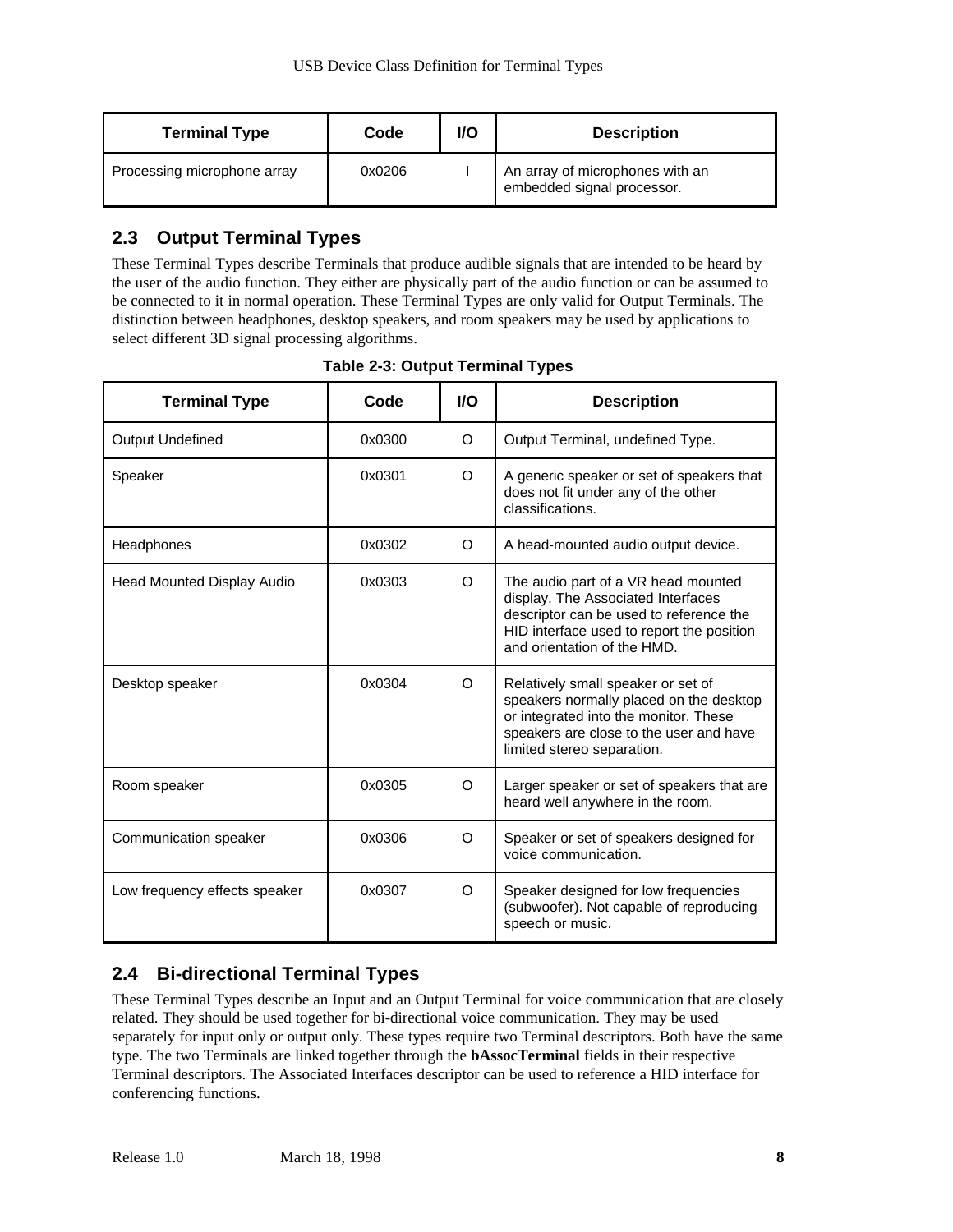| <b>Terminal Type</b>               | Code   | <b>I/O</b> | <b>Description</b>                                                                       |
|------------------------------------|--------|------------|------------------------------------------------------------------------------------------|
| <b>Bi-directional Undefined</b>    | 0x0400 | 1/O        | Bi-directional Terminal, undefined Type.                                                 |
| Handset                            | 0x0401 | 1/O        | Hand-held bi-directional audio device.                                                   |
| Headset                            | 0x0402 | 1/O        | Head-mounted bi-directional audio<br>device.                                             |
| Speakerphone, no echo<br>reduction | 0x0403 | 1/O        | A hands-free audio device designed for<br>host-based echo cancellation.                  |
| Echo-suppressing speakerphone      | 0x0404 | 1/O        | A hands-free audio device with echo<br>suppression capable of half-duplex<br>operation.  |
| Echo-canceling speakerphone        | 0x0405 | 1/O        | A hands-free audio device with echo<br>cancellation capable of full-duplex<br>operation. |

**Table 2-4: Bi-directional Terminal Types**

#### **2.5 Telephony Terminal Types**

These Terminal Types describe Terminals that connect to the PSTN or PBX. Initiating calls and monitoring call progress will be done through an associated interface which may be Communication, HID or Vendor-Specific class. These Terminals are bi-directional and follow the rules for bi-directional Terminals.

| <b>Terminal Type</b> | Code   | <b>VO</b> | <b>Description</b>                                                                                                                           |
|----------------------|--------|-----------|----------------------------------------------------------------------------------------------------------------------------------------------|
| Telephony Undefined  | 0x0500 | I/O       | Telephony Terminal, undefined Type.                                                                                                          |
| Phone line           | 0x0501 | 1/O       | May be an analog telephone line jack, an<br>ISDN line, a proprietary PBX interface, or<br>a wireless link.                                   |
| Telephone            | 0x0502 | I/O       | Device can be used as a telephone.<br>When not in use as a telephone, handset<br>is used as a bi-directional audio device.                   |
| Down Line Phone      | 0x0503 | 1/O       | A standard telephone set connected to<br>the device. When not in use as a<br>telephone, it can be used as a bi-<br>directional audio device. |

**Table 2-5: Telephony Terminal Types**

#### **2.6 External Terminal Types**

These Terminal Types describe external resources and connections that do not fit under the categories of Input or Output Terminals because they do not necessarily translate acoustic signals to or from the user of the computer. Most of them may be either Input or Output Terminals.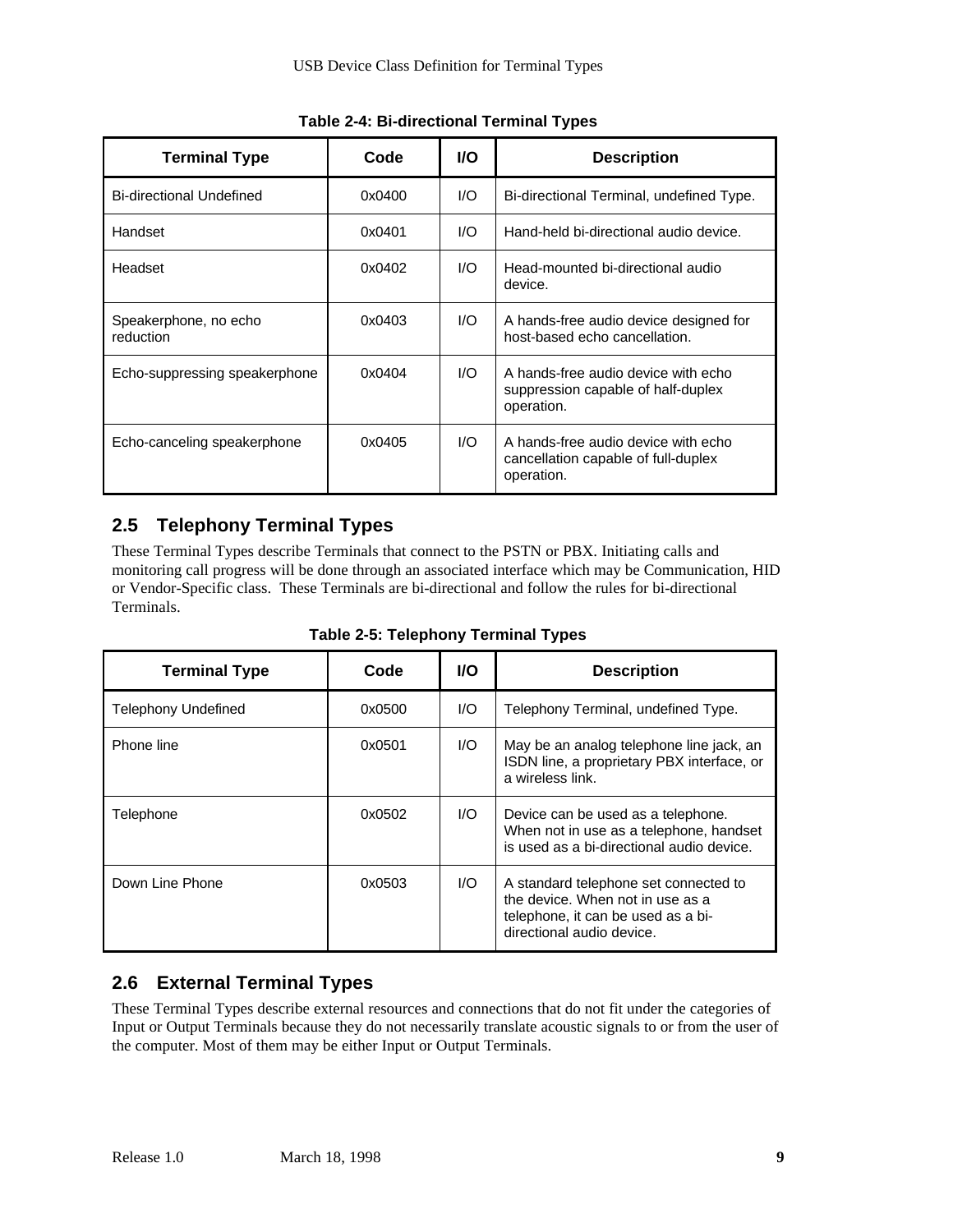| <b>Terminal Type</b>      | Code   | <b>VO</b> | <b>Description</b>                                                                                                                                                                 |
|---------------------------|--------|-----------|------------------------------------------------------------------------------------------------------------------------------------------------------------------------------------|
| <b>External Undefined</b> | 0x0600 | I/O       | External Terminal, undefined Type.                                                                                                                                                 |
| Analog connector          | 0x0601 | 1/O       | A generic analog connector.                                                                                                                                                        |
| Digital audio interface   | 0x0602 | 1/O       | A generic digital audio interface.                                                                                                                                                 |
| Line connector            | 0x0603 | 1/O       | An analog connector at standard line<br>levels. Usually uses 3.5mm.                                                                                                                |
| Legacy audio connector    | 0x0604 | 1/O       | An input connector assumed to be<br>connected to the lineout of the legacy<br>audio system of the host computer. Used<br>for backward compatibility.                               |
| S/PDIF interface          | 0x0605 | 1/O       | An S/PDIF digital audio interface. The<br>Associated Interface descriptor can be<br>used to reference an interface used for<br>controlling special functions of this<br>interface. |
| 1394 DA stream            | 0x0606 | 1/O       | An interface to audio streams on a 1394<br>bus.                                                                                                                                    |
| 1394 DV stream soundtrack | 0x0607 | 1/O       | An interface to soundtrack of A/V stream<br>on a 1394 bus.                                                                                                                         |

**Table 2-6: External Terminal Types**

#### **2.7 Embedded Function Terminal Types**

These Terminal Types represent connections to internal audio sources or sinks in a device. All have associated interfaces for control. These interfaces may be HID or other classes (vendor-specific, mass storage for CD-ROM, etc.). Devices capable of both playback and recording should follow the rules for bidirectional Terminals.

| <b>Terminal Type</b>           | Code   | <b>VO</b> | <b>Description</b>                                                                            |
|--------------------------------|--------|-----------|-----------------------------------------------------------------------------------------------|
| <b>Embedded Undefined</b>      | 0x0700 | 1/O       | Embedded Terminal, undefined Type.                                                            |
| Level Calibration Noise Source | 0x0701 | O         | Internal Noise source for level calibration<br>(MPEG decoding, Dolby Prologic™, AC-3<br>etc.) |
| <b>Equalization Noise</b>      | 0x0702 | Ω         | Internal Noise source for measurements.                                                       |
| CD player                      | 0x0703 |           | Audio compact disc player or CD-ROM<br>capable of audio playback.                             |
| <b>DAT</b>                     | 0x0704 | 1/O       | Digital Audio Tape.                                                                           |
| DCC                            | 0x0705 | 1/O       | Digital Compact Cassette.                                                                     |

**Table 2-7: Embedded Terminal Types**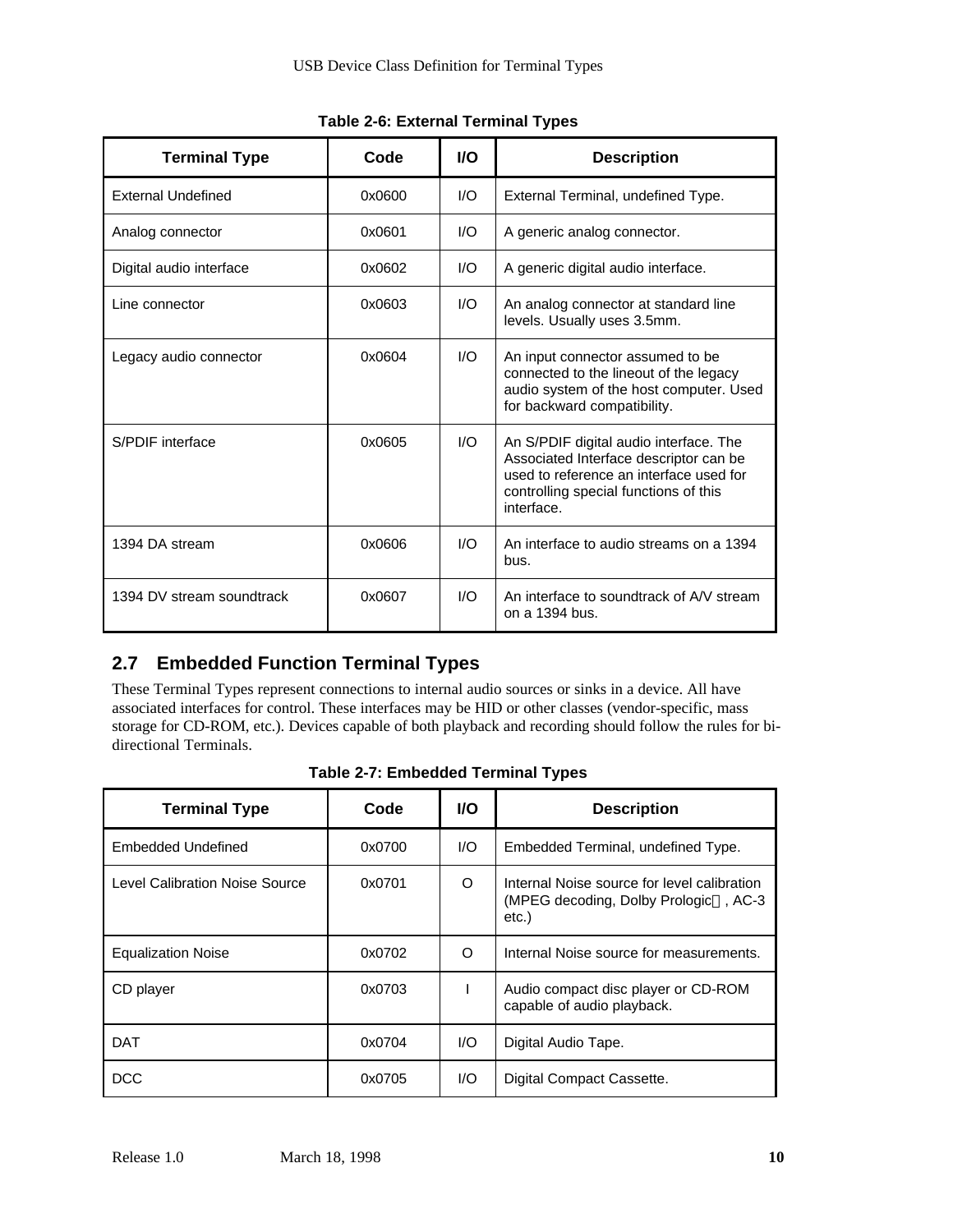| <b>Terminal Type</b>     | Code   | <b>I/O</b> | <b>Description</b>                 |
|--------------------------|--------|------------|------------------------------------|
| <b>MiniDisk</b>          | 0x0706 | I/O        | Minidisk player.                   |
| Analog Tape              | 0x0707 | I/O        | Analog Audio Tape.                 |
| Phonograph               | 0x0708 | L          | Analog vinyl record player.        |
| <b>VCR Audio</b>         | 0x0709 | ı          | Audio track of VCR.                |
| Video Disc Audio         | 0x070A | L          | Audio track of VideoDisc player.   |
| DVD Audio                | 0x070B | ı          | Audio track of DVD player.         |
| <b>TV Tuner Audio</b>    | 0x070C | T          | Audio track of TV tuner.           |
| Satellite Receiver Audio | 0x070D | T          | Audio track of satellite receiver. |
| Cable Tuner Audio        | 0x070E | L          | Audio track of cable tuner.        |
| <b>DSS Audio</b>         | 0x070F | T          | Audio track of DSS receiver.       |
| Radio Receiver           | 0x0710 | I.         | AM/FM radio receiver.              |
| <b>Radio Transmitter</b> | 0x0711 | O          | AM/FM radio transmitter.           |
| Multi-track Recorder     | 0x0712 | 1/O        | A multi-track recording system.    |
| Synthesizer              | 0x0713 | I.         | Synthesizer.                       |